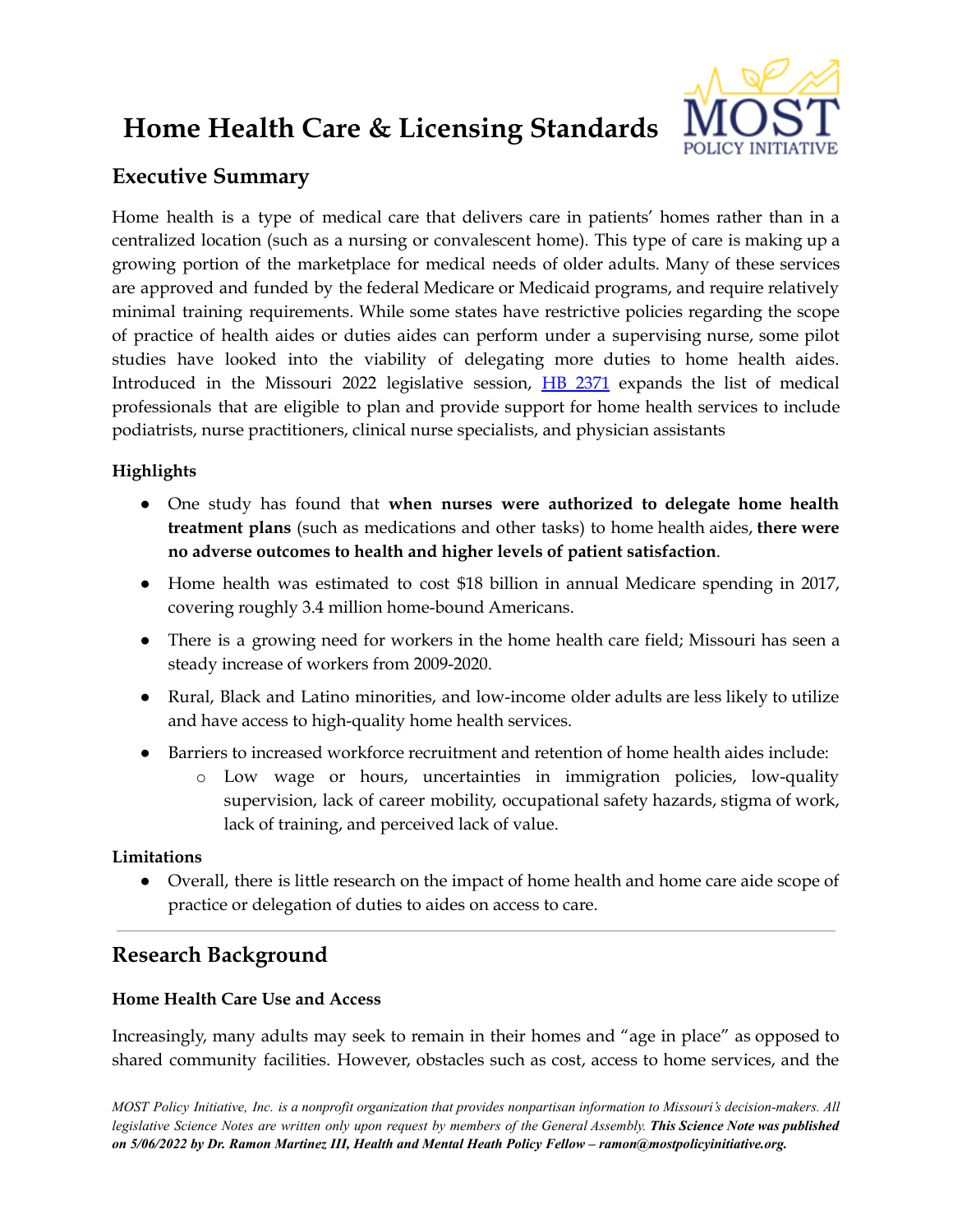ability for family members to help may serve as a barrier to this desire. <sup>1</sup> *Home health* is a collection of medical services (such as glucose monitoring, administering of enemas, eye drops, feeding tubes, medications, suppositories, catheters, oxygen, insulin, nebulizers, or injections) that delivers care in patients' homes rather than in a centralized location such as a doctor's office, hospital, nursing home, or hospice.<sup>2,3</sup> Timely initiation of home health care, particularly in acutely ill patients, can prevent re-hospitalizations; a study in diabetes patients has found that delayed home health care initiation can result in four-times greater odds of re-hospitalization after a diabetes-related admission.<sup>4</sup> Maintained home health care and screening procedures can also prevent patients from having to be admitted to the hospital (such as by preventing low-grade infection from progressing to sepsis).<sup>5</sup> As a growing segment of the Medicare program, home health was estimated to cost \$18 billion in annual spending from the program as recently as 2017, covering roughly 3.4 million home-bound Americans. 2

Nationally, Black and Hispanic Americans have a roughly 2-3% lower use of high-quality home health services compared to their White counterparts. Low-income Americans are also a percentage point lower in their use of high-quality home health services. <sup>2</sup> Missouri placed in the bottom 40% of states in the use of home health services through the Medicare (Part B) program in 2018. Patients approved through Medicare in Missouri utilized the service roughly 2-3 times per month compared to states like Tennessee, where Medicare patients use the service roughly 3-4 times a month on average (**Figure 1**). <sup>6</sup> Rural seniors often lack the ability to access home health services given a lack of qualified professionals that are licensed to provide home health care in these areas. 7



**Figure 1: Map of use of Home Health Services by Medicare Patients.** This map shows the number of home health visits for the average Medicare patient in each state when utilizing home health care services. Map reproduced from the Kaiser Family Foundation. 6

#### **Home Health Workforce & Licenses**

As of 2020, roughly 800,000 home health aides served patients through the various Medicare, Medicaid, and private-insurance programs. A study found increased need in home health care workforce, with Missouri seeing a growth of approximately 60 more home health employees per 1,000 people with disabilities in the state (as well as a consequent drop in nursing home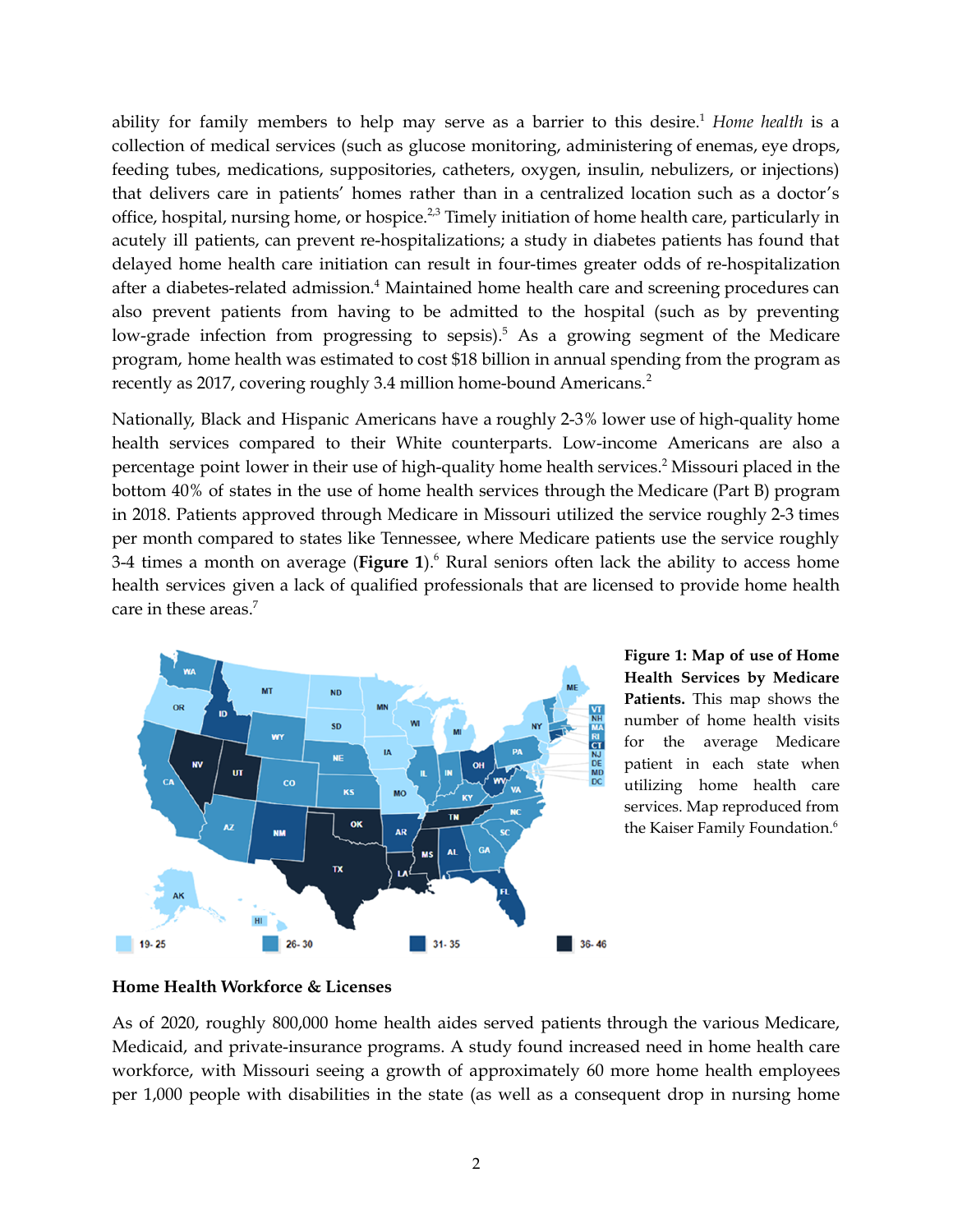workforce) between the years 2009–2020.<sup>8</sup> Finally, one study found that home health care agency chains made up higher proportions of the market, and yet for-profit, non-chain agencies were the most likely to serve dual-eligible Medicare-Medicaid beneficiaries, African Americans, and those living in urban areas. 9

Workers are mostly female (88%), minority (50%), have no college education (50%), and are low paid (average wage in 2017 was \$11.12 per hour). <sup>10</sup> While formal education and training requirements vary by state, employees serving the Medicare and Medicaid patient pool must have 75 hours of training and pass a competency exam. Home health agencies are also required to have business-specific licenses by the Bureau of Home Care and Rehabilitative Standards within the **[Department](https://health.mo.gov/safety/homecare/hhstatelicensure.php)** of Health and Senior Services</u>. Barriers to increased workforce recruitment and retention of home health aides include stigma of work, lack of training, perceived lack of value, low wage or hours, uncertainties in immigration policies, low-quality supervision, lack of career mobility, and occupational safety hazards.<sup>11</sup> Unlicensed aides include independent workers, family, or friends who may provide aid unaffiliated with a regulated home health agency, and therefore have a limited scope of permitted care, often limited to home maintenance.<sup>3</sup>

#### **Research on Home Health Coverage, Care, and Practices**

Some individuals enroll in the Medicare Advantage (Part C) plan, in which health insurance companies negotiate contracts with the federal government to cover traditional services covered in Medicare, plus any tailored services the patient may anticipate needing not normally covered in Medicare (often at an added cost). A review showed home health care use through this plan was significantly lower than through traditional Medicare, and that beneficiaries in these Part C plans were more likely to get low-quality home health services. Qualities of a good home health care service may include the timeliness of initiation of care, drug education and management of patient medications, distribution of flu shots, whether the patient improves their ability to walk, get out of bed, bath, have less pain, breathe easily, and whether the patient must go back to the hospital).<sup>12,13</sup>

The Medicare Payment Advisory Commission has recommended home health services to adopt a [fee-for-service](https://www.cms.gov/Medicare/Quality-Initiatives-Patient-Assessment-Instruments/Value-Based-Programs/Other-VBPs/HHVBP) incentive model (currently in use in IA, NE, and TN) for home health care that focuses on quality of service over number of patients covered.<sup>14</sup> Another study found that reducing Medicare reimbursements, if not previously hospitalized, may put vulnerable patients' needs at risk. It also found that Medicare patients who were receiving home health care through a community referral were more likely to have concurrent Medicaid needs and coverage, have dementia, and have more episodes of home health needs than individuals who had previously been hospitalized. 15

In regards to scope of practice (SOP) policies, some evidence indicates that expanding home health aide SOP (particularly when administering medications and other treatments) would allow for more well-rounded care and reduce nurse workload. Conversely, there is no evidence that restrictive SOP improves patient outcomes and safety.<sup>3</sup>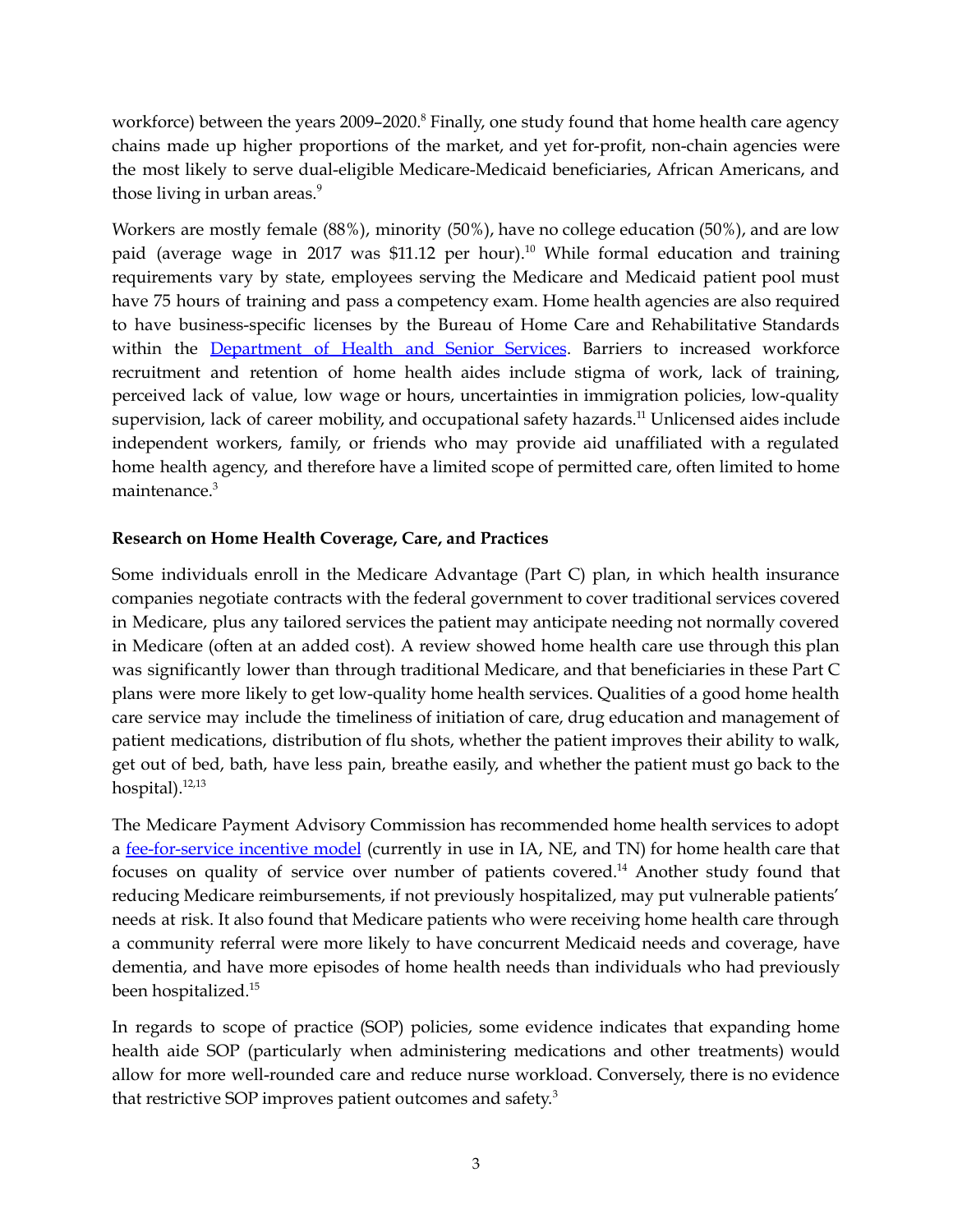Further, a New Jersey study of 19 home health agencies found that **when nurses were authorized to delegate home health treatment plans** (such as medications and other tasks) to home health aides, **there were no adverse outcomes to health and higher levels of patient satisfaction**. Another study found that worse patient outcomes were most likely to occur when nurses were planning and delegating medical work for less than 5 years to unlicensed home health aides.<sup>3</sup> A survey of home health aides in 4 states (MA, MT, OR, and TX) found that workers were willing to take on more tasks if granted more training from supervising nurses (with the exception of injections and wound care) and that teleconsulting technologies could help with properly administering tasks and treatments.<sup>16</sup> However, overall, there is little research on the impact of home health and home care aide scope of practice or delegation of duties to aides on access to care.

#### Effects of the COVID-19 Pandemic

In 2020, the home health care industry saw a roughly 92% drop in revenue as a result of the start of the COVID-19 pandemic. Over the course of the COVID-19 pandemic, need for social service supports increased, loneliness and depression increased among patients, physical and mental health conditions became exacerbated, substance use and abuse increased, and evidence of domestic violence against patients increased. However, there was a limited amount of staff and equipment to care for home health care patients.<sup>17</sup> Generally, physicians are the only authorized professionals to certify patients through Medicare for home health services. The 2020 Coronavirus Aid, Relief, and Economic Security (CARES) Act, however, further authorized nurse practitioners, clinical nurse specialists, and physician assistants to certify Medicare patient eligibility for home health. 10

#### **Federal Policies and State Legislation**

Some states (such as IA and IL) have elected to provide expanded home health care through the Medicaid program (in particular for seniors between the age of 50-64 before Medicare eligibility) in addition to available Medicare home health support. <sup>18</sup> These states are required to apply for a "Home and Community-Based Service Waiver" through the 1915(c) Medicaid waiver program.<sup>7</sup> Importantly, at present Missouri does not have an active 1915(c) Medicaid waiver for home health care for older adults.<sup>19</sup> As recently as 2020 (before the expansion of MO HealthNet), data shows home health support was provided to 3,500 Missourians through the state [Home](https://health.mo.gov/safety/homecare/) Care [Program](https://health.mo.gov/safety/homecare/), with explicit eligibility criteria including the patient needs are short-term or for an acute condition, the patient is homebound, and the services are ordered by a physician.<sup>20,21</sup> A remaining 35,100 Missourians who fall under developmental/autistic disabilities, AIDS disabilities, general medical fragility, long-term daycare services, living with family members, or require limited community support services, are supported through Medicaid Home and Community-Based Support. 21,22

Introduced in the Missouri 2022 legislative session, HB [2371](https://house.mo.gov/Bill.aspx?bill=HB2371&year=2022&code=R) expands the list of medical professionals that are eligible to plan and provide support for home health services to include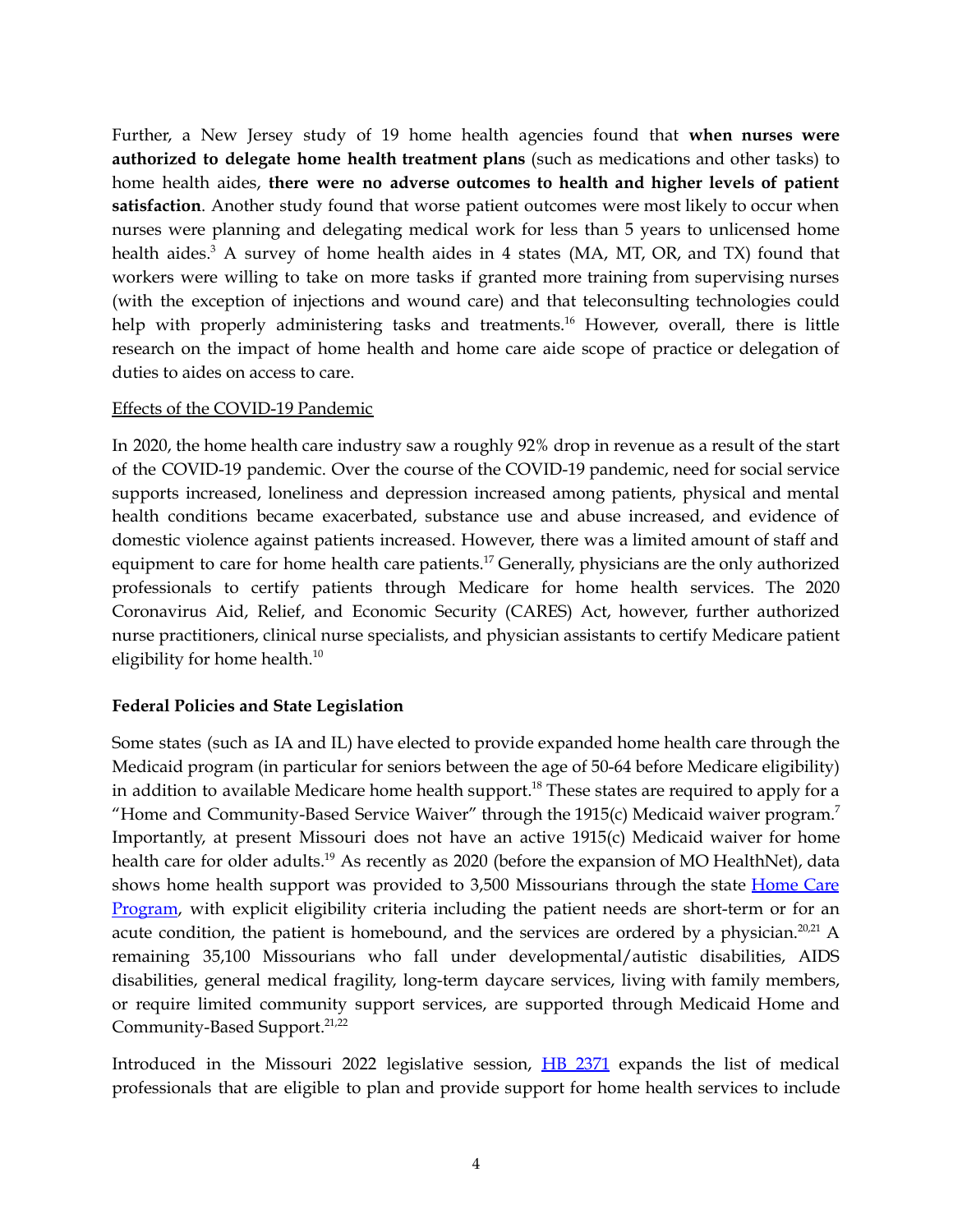podiatrists, nurse practitioners, clinical nurse specialists, and physician assistants, in addition to the already approved physician.

#### **References**

- 1. Graybill, E. M., McMeekin, P. & Wildman, J. (2014). Can aging in place be cost effective? A systematic review. *PLoS One* **9**, e102705, doi:10.1371/journal.pone.0102705.
- 2. Fashaw-Walters, S. A. *et al.* (2022). Out Of Reach: Inequities In The Use Of High-Quality Home Health Agencies: Study examines inequities in the use of high-quality home health agencies. *Health Af airs* **41**, 247-255.
- 3. Spetz, J. (2019). *Home Health Aides and Personal Care Assistants: Scope of Practice Regulations and Their Impact on Care*, [<https://healthforce.ucsf.edu/sites/healthforce.ucsf.edu/files/publication-pdf/HomeCareAide](https://healthforce.ucsf.edu/sites/healthforce.ucsf.edu/files/publication-pdf/HomeCareAidesScopePracticeLaws.pdf) [sScopePracticeLaws.pdf>](https://healthforce.ucsf.edu/sites/healthforce.ucsf.edu/files/publication-pdf/HomeCareAidesScopePracticeLaws.pdf).
- 4. Smith, J. M., Lin, H., Thomas-Hawkins, C., Tsui, J. & Jarrín, O. F. (2021). Timing of home health care initiation and 30-day rehospitalizations among medicare beneficiaries with diabetes by race and ethnicity. *International journal of environmental research and public health* **18**, 5623.
- 5. Chimenti, C., Sears, G. & McIntyre, J. (2021). Sepsis in home health care: Screening, education, and rapid triage. *Journal of Nursing Care Quality* **36**, 210-216.
- 6. *Medicare Service Use: Home Health Services*, (2018). [<https://www.kff.org/medicare/state-indicator/medicare-service-use-home-health-services/?a](https://www.kff.org/medicare/state-indicator/medicare-service-use-home-health-services/?activeTab=map¤tTimeframe=0&selectedDistributions=home-health-visits-per-person-served&sortModel=%7B%22colId%22:%22Location%22,%22sort%22:%22asc%22%7D) [ctiveTab=map&currentTimeframe=0&selectedDistributions=home-health-visits-per-person-serve](https://www.kff.org/medicare/state-indicator/medicare-service-use-home-health-services/?activeTab=map¤tTimeframe=0&selectedDistributions=home-health-visits-per-person-served&sortModel=%7B%22colId%22:%22Location%22,%22sort%22:%22asc%22%7D) [d&sortModel=%7B%22colId%22:%22Location%22,%22sort%22:%22asc%22%7D](https://www.kff.org/medicare/state-indicator/medicare-service-use-home-health-services/?activeTab=map¤tTimeframe=0&selectedDistributions=home-health-visits-per-person-served&sortModel=%7B%22colId%22:%22Location%22,%22sort%22:%22asc%22%7D)>.
- 7. Ewing, J. (2011). *Home and Community-Based Services:vMeeting the Long-Term Care Needs of Rural* Seniors, [<https://www.ncsl.org/Portals/1/documents/health/RHHCBS.pdf>](https://www.ncsl.org/Portals/1/documents/health/RHHCBS.pdf).
- 8. Friedman, E. M., Ghosh-Dastidar, M., Ruder, T., Siconolfi, D. & Shih, R. A. (2021). Trends In Home Care Versus Nursing Home Workforce Sizes: Are States Converging Or Diverging Over Time? Study examines trends in home care versus nursing home workforce sizes. *Health Af airs* **40**, 1875-1882.
- 9. Geng, F., Mansouri, S., Stevenson, D. G. & Grabowski, D. C. (2020). Evolution of the home health care market: the expansion and quality performance of multi‐agency chains. *Health services research* **55**, 1073-1084.
- 10. Van Houtven, C. H. & Dawson, W. D. (2020). Medicare and home health: taking stock in the COVID-19 era. *The Commonwealth Fund Issue Brief, October* **21**.
- 11. Spetz, J., Stone, R.I., Chapman, S.A., Bryant, N. (2019). Home And Community-Based Workforce For Patients With Serious Illness Requires Support To Meet Growing Needs. *Health Af airs* **38**, 902-909, doi:10.1377/hlthaff.2019.00021.
- 12. Agarwal, R., Connolly, J., Gupta, S. & Navathe, A. S. (2021). Comparing Medicare Advantage And Traditional Medicare: A Systematic Review: A systematic review compares Medicare Advantage and traditional Medicare on key metrics including preventive care visits, hospital admissions, and emergency room visits. *Health Af airs* **40**, 937-944.
- 13. *Home Health Compare (HHC) Star Ratings: Provider Preview Reports*, (2015). [<https://www.cms.gov/Medicare/Quality-Initiatives-Patient-Assessment-Instruments/HomeH](https://www.cms.gov/Medicare/Quality-Initiatives-Patient-Assessment-Instruments/HomeHealthQualityInits/Downloads/Thursday-March-26-2015-%E2%80%93-Home-Health-Compare-Quality-of-Patient-Care-Star-Ratings-Provider-Preview-Report-webinar-%E2%80%93-slide-deck.pdf) [ealthQualityInits/Downloads/Thursday-March-26-2015-%E2%80%93-Home-Health-Compare-Q](https://www.cms.gov/Medicare/Quality-Initiatives-Patient-Assessment-Instruments/HomeHealthQualityInits/Downloads/Thursday-March-26-2015-%E2%80%93-Home-Health-Compare-Quality-of-Patient-Care-Star-Ratings-Provider-Preview-Report-webinar-%E2%80%93-slide-deck.pdf) [uality-of-Patient-Care-Star-Ratings-Provider-Preview-Report-webinar-%E2%80%93-slide-deck.pd](https://www.cms.gov/Medicare/Quality-Initiatives-Patient-Assessment-Instruments/HomeHealthQualityInits/Downloads/Thursday-March-26-2015-%E2%80%93-Home-Health-Compare-Quality-of-Patient-Care-Star-Ratings-Provider-Preview-Report-webinar-%E2%80%93-slide-deck.pdf)  $f$
- 14. Daras, L. C. *et al.* (2021). Nearly One In Five Skilled Nursing Facilities Awarded Positive Incentives Under Value-Based Purchasing: Study examines Medicare's Skilled Nursing Facility Value-Based Purchasing Program. *Health Af airs* **40**, 146-155.
- 15. Burgdorf, J. G., Mroz, T. M. & Wolff, J. L. (2020). Social vulnerability and medical complexity among medicare beneficiaries receiving home health without prior hospitalization. *Innovation in Aging* **4**, igaa049.